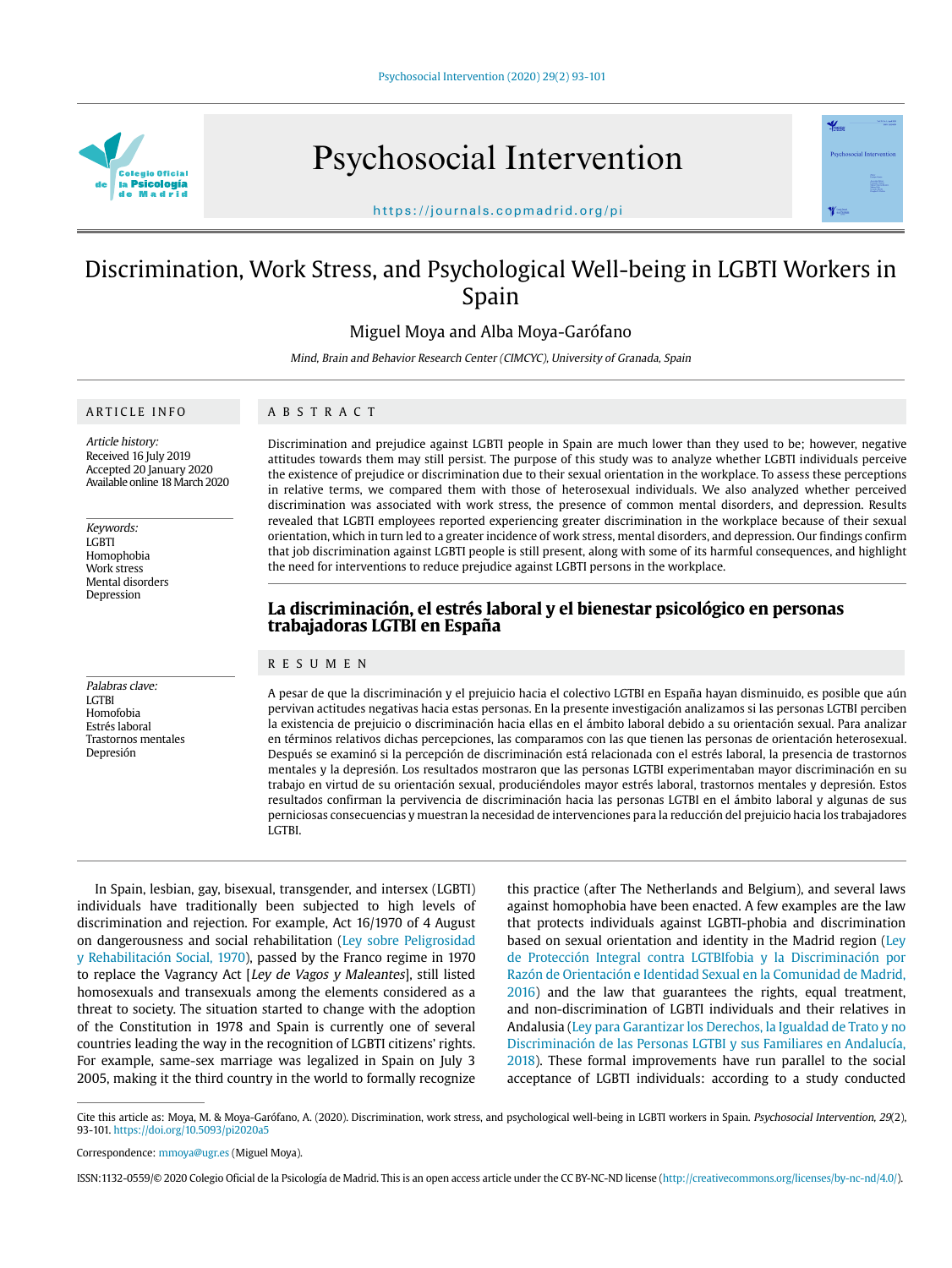by the Pew Research Center (2013), 88% of the Spanish population recognizes and defends the rights of homosexuals, whereas only 11% is opposed to equality. These figures rank Spain first in acceptance of LGBTI people, ahead of Germany (87% acceptance), Canada, and the Czech Republic (80% in both cases).

However, prejudice and discrimination against the LGBTI community are likely to persist. As an example, in a study conducted in 2013 by the Spanish Federation of Lesbian, Gay, Transgender, and Bisexual People (FELGTB-COGAM, 2013) on a sample of 703 participants self-defined as LGBTI, 45% of respondents reported having felt discriminated against due to their sexual orientation or gender identity in various situations or circumstances (e.g., when attempting to rent accommodation, in restaurants, bars or shops, dealing with banks or other financial establishments). Domínguez-Fuentes et al. (2012) found in a sample of 220 gay men who were residents in southern Spain that 70% of them expressed they had felt rejected for being homosexual. Moreover, in 2017, Spanish LGBTI organizations recorded a total of 623 hate incidents (not police reports) against people based on their sexual orientation or gender identity (FELGTB, 2018); more than half of the incidents analyzed took place in spaces close to the victim (e.g., workplace, school, neighborhood, home).

The persistence of prejudice and discrimination against LGBTI individuals has clear negative consequences, particularly for their psychological well-being. Many studies have shown a higher prevalence of depression and anxiety disorders among lesbian, gay, and bisexual groups when compared to heterosexuals (e.g., Bostwick et al., 2014). These differences may be the result of the stress that prejudice and perceived discrimination can cause (Bruce et al., 2015; Meyer, 2013). As an example, a study conducted with LGBTI individuals in Belgium showed that their well-being was mainly grounded on specific unsupportive social interactions in the first place, followed by stigma consciousness, internalized homophobia, and confidant support (Vanden Berghe et al., 2010). Other studies found that, apart from explicit prejudice and discrimination, LGBTI people also experience other types of prejudice of a subtler nature (Hebl et al., 2002; Morrison et al., 2009).

In the present research we intended to explore whether LGBTI workers perceive more discrimination because of their sexual orientation than heterosexual workers. We also intended to assess whether LGBTI workers experience more work stress and more common mental disorders and depression than heterosexual workers. More importantly, we planned to explore whether differences between LGBTI and heterosexual workers in depression and mental disorders are a direct consequence of their sexual orientation or are due to the discrimination perceived and the levels of work stress than they experience as a consequence of job discrimination. Our research aimed to test the minority stress model (Meyer, 2013) in the Spanish work context. According to this model, LGBTI individuals face high levels of stress in the workplace due to their minority position, a situation which may lead them to experience mental health disorders.

### **Discrimination against LGBTI People in the Workplace**

Work environment has the most precise legislation in the European Union regarding discrimination against LGBTI people. Yet, a European-wide survey conducted by the European Agency for Fundamental Rights (FRA, 2012) revealed that 16% of LGBTI persons surveyed in Spain reported having felt discriminated against at work due to their sexual orientation or gender identity.

In the above-mentioned study carried out in 2013 by the Spanish Federation of Lesbian, Gay, Transgender, and Bisexual People (FELGTB-COGAM, 2013), this percentage increased to 31.2%. This may be due to the fact that participants in this study were mainly members of LGBTI organizations, who are theoretically more sensitive to discrimination. In the United States, a review of fifty studies examining job discrimination against LGBT individuals found that 16% to 68% of LGBT people reported discrimination at work (Badgett et al., 2007). Data from a national probability survey representative of the U.S. population in 2008 also showed that 38% of LGB employees reported being harassed at work, and 27% experienced employment discrimination based on their sexual orientation (Sears & Mallory, 2011). Discrimination against LGBTI workers is reflected in many indices, such as those related to hiring decisions or salaries. Accordingly, Flage (2019) found, in a metaanalysis about discrimination against gays and lesbians in hiring decisions in OECD countries, that openly homosexual applicants faced similar discrimination as ethnic minority applicants. Discrimination in the selection process for LGBTI individuals was also significantly greater for low-skilled than for high-skilled job candidates, and significantly higher in European countries than in North America. Another meta-analysis of studies published between 1995 and 2012 about the effects of sexual orientation on earnings (Klawitter, 2015) found that gay men earned less and lesbians earned more than their heterosexual counterparts. Sexual orientation discrimination was an important explanation for the results of gay men. However, explanations were less conclusive regarding the results of lesbian women (e.g., lesbian women tend to have higher educational level, heterosexual women tend to be more subjected to traditional gender roles and may therefore give greater priority to their family than their career).

Specifically, studies reveal that LGBTI individuals report discrimination at work, which is associated with lower physical and emotional well-being, and negative work results (DeSouza et al., 2017). In Spain, a study conducted by Di Marco et al. (2018) using 39 in-depth semi-structured interviews with LGBTI employees found that they experienced incivility at work in the form of jokes, use of language, stereotypes, and nosy behaviors. Although subtle forms of prejudice appear to predominate over hostile and overt ones in the workplace, overt forms of prejudice still occur with a high frequency. Specifically, in the aforementioned study by FELGTB-COGAM (2013), the types of discrimination experienced by those who reported feeling discriminated against at work were (in decreasing order): jokes (72.73%), discriminatory treatment by colleagues (47.52%), harassment (23.97%), obstacles to career advancement (20.25%), and obstacles in their access to work (19.83%). Similarly, Molero et al. (2017) conducted a study with a Spanish sample of lesbian women and gay men. Participants reported experiencing subtle discrimination (an example of item measuring this dimension is "Even when people seem to accept LG persons, I think that, deep down, they have some misgivings") to a greater extent than overt discrimination (an example of item capturing this dimension is "In Spanish society LG people are visibly rejected"). However, differences were not considerable (mean scores were 3.34–subtle–vs. 3.09– overt–in the entire sample). In another study, Molero et al. (2013) had previously found in various stigmatized groups in Spain (e.g., Latin American immigrants, Romanian immigrants, people with HIV, gays and lesbians) that subtle forms of discrimination were more related to two measures of psychological well-being–affect balance and selfacceptance–than blatant forms of discrimination. In any case, the negative consequences of both subtle and overt forms of prejudice seem to be rather similar (Jones et al., 2016).

Therefore, it seems important to gain further insight on the job discrimination experienced by LGBTI employees. It is key to determine whether these experiences actually take place and, if so, to assess their level of impact on work stress and psychological well-being of LGBTI individuals, testing the main contribution of the minority stress model. One of the first questions we intended to address was whether LGBTI employees perceive discrimination due to their sexual orientation to a greater or lower extent than heterosexual employees. Our first hypothesis (H1) was that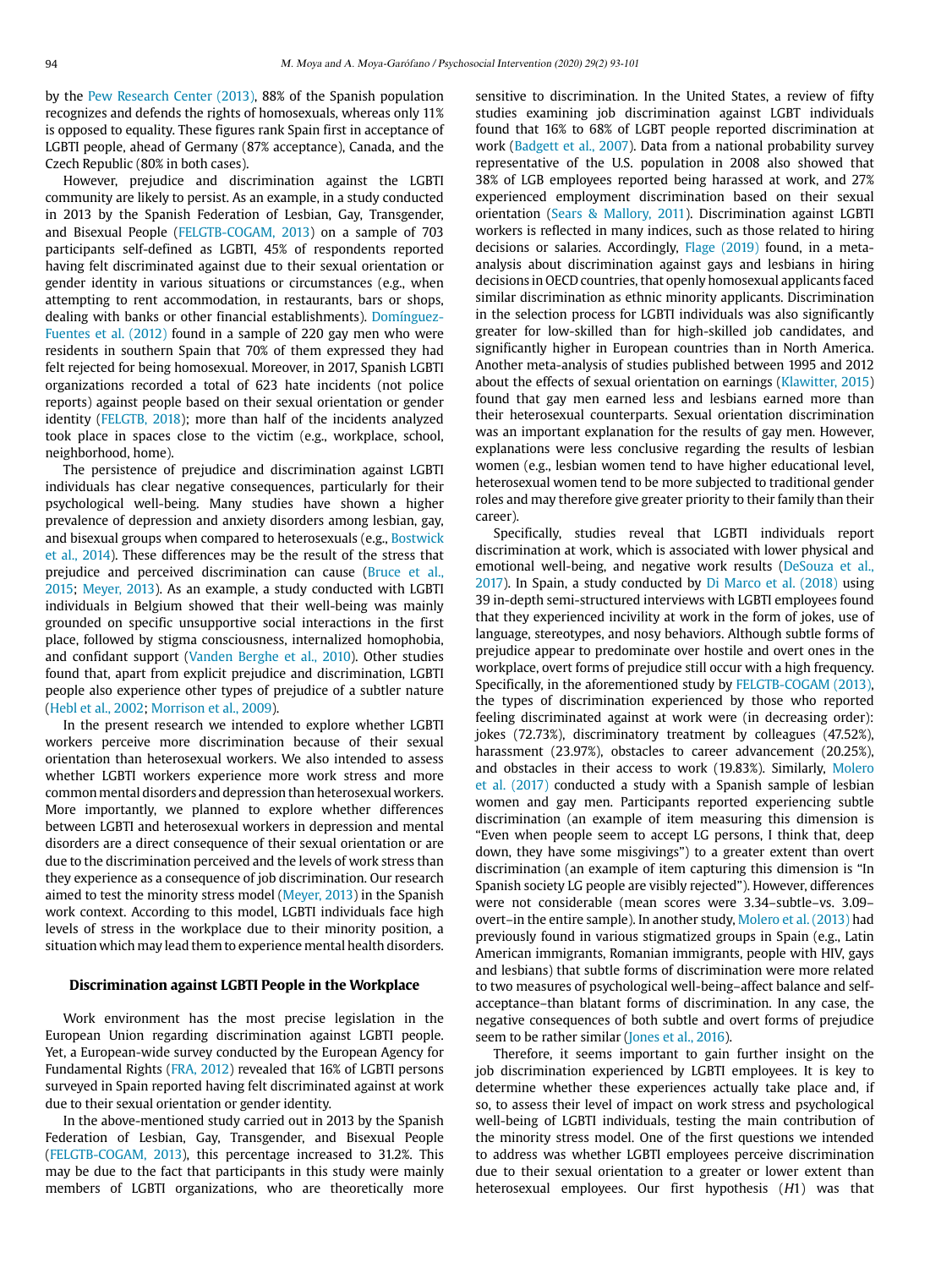LGBTI employees, compared to heterosexual ones, would report experiencing higher sexual orientation job discrimination. Next, we analyzed work stress–a possible consequence of job discrimination against LGBTI employees–and its potential influence on psychological well-being focusing on two of its indices: common mental disorders and depression.

### **Work Stress among LGBTI Employees**

Discrimination of LGBTI workers due to their sexual orientation is likely to be reflected in higher levels of work stress. Lazarus and Folkman (1984) defined stress as "a particular relationship between the person and the environment that is appraised by the person as taxing or exceeding his or her resources and endangering his or her well-being" (p. 19). It is common to differentiate between individual and social stressors. The former are related to the events that can occur to a particular person at an individual level, such as loss of a job or a loved one. By contrast, social stressors refer to conditions in the social environment, such as the belongingness to stigmatized social categories (e.g., based on socioeconomic status, race/ethnicity, gender, or sexuality).

According to the minority stress model (Meyer, 1995, 2013), the stressors that LGBTI people can experience vary in a continuum, from distal to proximal. Distal minority stressors can be defined as objective stressors that do not depend on an individual's perceptions or appraisals—although certainly their report depends on perception and attribution. Stressors related to expectations of rejection and discrimination are located in the middle of the continuum, including the surveillance that these expectations require and, sometimes, the concealment of the minority identity. Finally, proximal stress processes are more subjective and therefore related to self-identity as a lesbian, gay, or bisexual person (e.g., internalized homophobia). According to this model, circumstances in the environment and/ or having a certain minority status lead to exposure to stressors —some general and others specific— in minority group members. These stressors can positively or negatively affect mental health outcomes, depending not only on their intensity but also on individuals' coping strategies and social support available.

Some of the main job stressors are related to the job itself, such as job contentment (e.g., fragmented or meaningless work), workload and work pace, work schedule, roles in organization (e.g., role ambiguity or conflict), and low participation in decision-making. Other job stressors are more related to the organizational culture (e.g., poor communication, low levels of support for problem-solving and personal development), interpersonal relationships at work (e.g., social or physical isolation, interpersonal conflict, lack of social support, bullying, harassment), and career development (e.g., career stagnation and uncertainty, under- or overpromotion, job insecurity, low social value of work) (Leka & Jain, 2010).

Stress is one of the factors with the highest influence on wellbeing at work (Bliese et al., 2017). Specifically, work stress has been associated with mental health concerns (Bonde, 2008; Stansfeld & Candy, 2006) and poor physical health (Kivimäki et al., 2002). With this in mind, Nixon et al. (2011) conducted a meta-analysis of 79 studies analyzing the relationships between job stressors (e.g., organizational constraints, interpersonal conflict, role conflict) and physical symptoms (e.g., backache, headache, eye strain, disturbed sleep, dizziness, fatigue, loss of appetite, gastrointestinal problems). They found a significant relationship between job stressors and physical symptoms in cross-sectional and longitudinal analyses. Occupational stress has also been associated with diminished performance (Sullivan & Bhagat, 1992; Virtanen et al., 2009) and poorer safety results in the workplace (Spurgeon et al., 1997).

Meyer (2013), after reviewing research evidence on the prevalence of mental disorders in lesbians, gay men, and bisexuals (LGBs) using meta-analyses, concluded that LGB individuals are exposed to excess stress due to their minority position and that this stress leads to mental disorders. Thus, taking the aforementioned references into account showing the persistence of prejudice towards LGBTI individuals and their experience of minority stress, our second hypothesis (H2) was that LGBTI employees would report higher levels of work stress than heterosexual ones.

#### **Psychological Well-being among LGBTI Employees**

Common mental disorders, most often involving mood, anxiety, and drug use disorders (Steel et al., 2014), are very widespread and represent a considerable proportion of the global burden of disease (World Health Organization - WHO, 2008). Data from the World Mental Health Surveys reveal that 12% to 47% of a country's population will suffer one or more mental disorders in their lifetime (Kessler et al., 2007). These disorders include insomnia, anxiety, fatigue, irritability, depressive mood, difficulty concentrating, and somatic complaints. Mental disorders are a serious public health concern (World Health Organization - WHO, 2003) since they are well-known causes of major functional disability and distress. They also have a major socioeconomic impact due to work absenteeism and the increased demand on health services.

A particularly relevant mental problem is depression, which is "a mental disorder that presents with depressed mood, loss of interest or pleasure, decreased energy, feelings of guilt or low self-worth, disturbed sleep or appetite, and poor concentration" (Marcus et al., 2012, p. 6). Major depression is one of the most arduous health conditions, both at individual and population levels (Vilagut et al., 2016). It is also the most common mood disorder, with a lifetime prevalence reported to range between 7% and 21% (Bromet et al., 2011). Major depression is also related to a considerable functional disability, reduced quality of life, an increased burden —both for patients and caregivers—, and a greater risk of death (Eaton et al., 2008). According to the World Health Organization (WHO, 2017), the proportion of the worldwide population affected by depression in 2015 was estimated at 4.4%, with a higher prevalence among women (5.1%) than men (3.6%). Its prevalence also varies depending on geographical location and age: it is higher in older people, but depression is also present in adolescents.

As indicated previously, many studies have shown a higher prevalence of depression and anxiety disorders among lesbian, gay, and bisexual groups when compared to heterosexuals (e.g., Bostwick et al., 2014; Meyer, 2013). Thus, our third hypothesis (H3) was that LGBTI individuals —versus heterosexual individuals would report higher levels of mental disorders and depression.

#### **The Present Research**

According to Meyer (2013), evidence of the stress suffered by LGBTI people is based on two methodological approaches: studies examining within-group processes and their impact on mental health and studies comparing the prevalence of mental disorders between minority and non-minority groups. Our research falls within the second approach. However, in studies on betweengroup differences, only exposure —minority status–and outcomes —prevalence of disorder–are usually assessed. Unfortunately, minority stress processes that may lead to a higher prevalence of disorders are inferred but not analyzed (Meyer, 2013). One of the contributions of the present research is the fact that participants are explicitly asked not only about their minority status, but also about their experience of discrimination at work and their stress levels, providing a direct test of the minority stress model.

The literature review included in the previous sections showed the existence of the following relationships: a) between being an LGBTI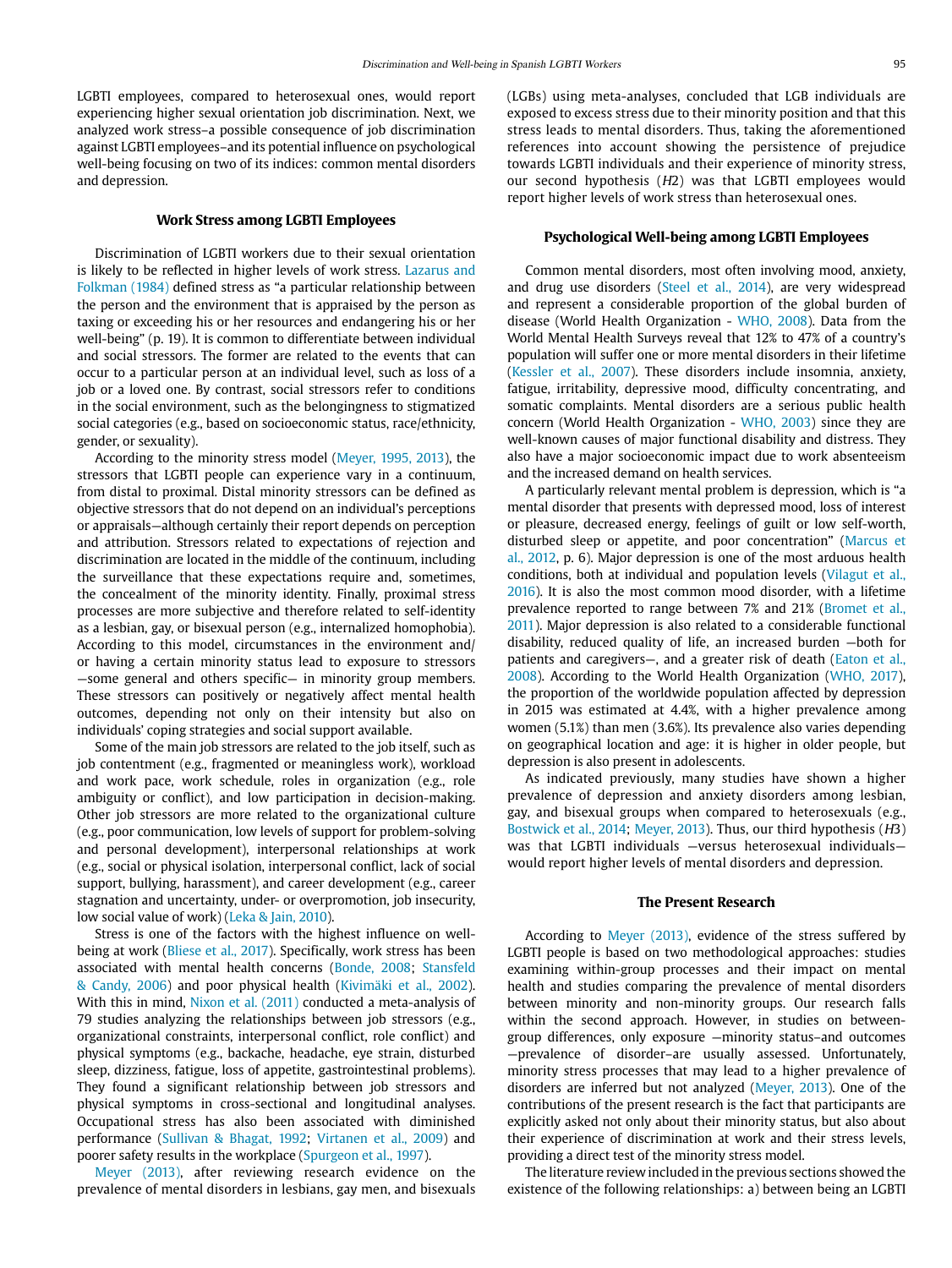person and experiencing psychological and well-being problems (e.g., Bostwick et al., 2014); b) between experiencing discrimination at work for being LGBTI and physical and psychological wellbeing (e.g., DeSouza et al., 2017); c) between discrimination and stress in general (e.g., Bruce et al., 2015); and d) between stress and psychological well-being (e.g., Nixon et al., 2011). However, no studies have addressed all these constructs in relation to each other in LGBTI people focusing on work environment. Moreover, studies conducted in Spain have found that there is perceived (manifest or subtle) discrimination of LGBTI persons in general (Domínguez-Fuentes et al., 2012; Molero et al., 2017) and specifically in the workplace (Di Marco et al., 2018; FELGTB-COGAM, 2013). However, the relationship between perceived discrimination, stress, and wellbeing in LGBTI workers has not been analyzed. In this research we tried to include all the aforementioned relationships. Thus, we expected to find (Hypothesis 4) that these higher levels of mental disorders and depression among LGBTI people would be caused by work stress resulting from the discrimination experienced for being LGBTI. Specifically, we proposed the following mediation model: being LGBTI will lead to greater sexual orientation discrimination, resulting in higher stress levels and consequently in an increase of common mental disorders and depression. The main contribution of our research, in addition to showing that LGBTI people in Spain still perceive discrimination at work, is to highlight the mediating role of job discrimination and the stress experienced at work for being LGBTI. That is, being a LGBTI worker does not necessarily lead to psychological and well-being problems in itself; it does so through being discriminated at work, which increases work stress.

## **Method**

#### **Participants**

The study was conducted with 377 participants, although 11 did not answer the question about sexual orientation and were removed from the study. Of those remaining, 137 participants defined themselves as heterosexual, 134 as gay, 61 as lesbian, and 34 as bisexual. Individuals self-defined as gay, lesbian, or bisexual were grouped into the same category, with a total of 229 LGBTI individuals in the scale answered by the largest number of participants. Regarding level of education, 62.1% had a university degree, 30.9% had completed secondary studies, and 7.1% had completed primary school. In terms of marital status, 46% were single, 28.4% married, and 6.8% separated or divorced. In the sample, 95.7% of participants were working at the time (70% full-time) and 4.3% were not employed. Regarding gender identity, 50.5% defined themselves as cis men, 37.2% as cis women, 1.7% as trans men, 2.9% as trans women, and 7.7% as non-binary.

We analyzed patterns of missing data for each scale. In total, 2.7% of participants did not answer the measure of work stress, 4.1% did not complete the CESD-7, and 6.3% did not complete the SRQ-20. Analyses were conducted with a sample of 356 participants for the measure of work stress, 351 for analyses concerning the SRQ-20 and 343 for the CESD-7. Supplemental analyses where missing data were replaced using multiple imputation produced no substantive differences from the results presented below.

## **Procedure**

Participants were contacted through a mainstream Spanish trade union organization. Specifically, the LGBTI section of that union broadcast a message among its affiliates that included a link to access the survey. The message explained that the research, conducted by the Department of Social Psychology of a university in southern Spain and the trade union, was intended to assess the working conditions of LGBTI people and determine the psychosocial risks to which they are

exposed. The anonymous nature of responses and confidentiality was clearly indicated, as well as the possibility of leaving the survey when participants deemed appropriate. It was clarified that when asked about work-related issues, participants should respond having in mind the job they currently had or, if they did not have a job, thinking about the last one they had had. Finally, participants were thanked for their participation.

Participants completed a questionnaire that included various measures and scales via the Qualtrics platform. For the present research we shall analyze the measures included below.

**Perceived job discrimination on the basis of sexual orientation.**  We assessed this construct with a purpose-built measure that evaluated the extent to which participants felt that their sexual orientation may have caused a problem or difficulty in several jobrelated aspects (e.g., promotion, relationships). Two items were selected from a survey by the Center for Sociological Research [Centro de Investigaciones Sociológicas] and another item was selected from a survey by the Spanish Federation of LGBT people and the Madrid LGBT Collective (FELGTB-COGAM, 2013, p. 17) about discrimination due to sexual orientation and/or gender identity in Spain. This measure comprised 7 items that presented potential situations of job discrimination due to sexual orientation, with which participants had to show their agreement or disagreement on a scale ranging from 1 (totally disagree) to 5 (totally agree). The items of this scale were the following: [my sexual orientation] "has hindered me when applying for a job", "has caused me problems in my relationship with my colleagues", "has caused problems in the recognition of my work", "has harmed me in accessing to positions of responsibility in my job", "has led me to be the target of jokes at work", "has caused me workplace harassment", and "has made me be treated discriminatorily by colleagues".

Higher scores in this measure indicate greater perceived discrimination. A total mean score on the scale was calculated, showing high internal consistency ( $\alpha$  = .94) ( $\alpha$  = .94 for the heterosexual subgroup, and  $\alpha$  = .94 for the LGBTI subgroup).

**Work stress.** We used a Spanish adaptation (obtained through a back-translation procedure involving professional translators) of the Stress in General (SIG) scale by Stanton et al. (2001) to measure work stress using two dimensions: seven items to assess pressure (SIG-I) and eight items to assess threat (SIG-2). This measure has shown good convergent and discriminant validity. The measure is applied by presenting participants with a list of adjectives (e.g., "agitated", "tense") and asking them to consider whether or not this characteristic describes their workplace. To reply, participants must use a No (scored 0) or Yes (scored 3) response format. Higher scores indicate higher levels of work stress. In this study, the full scale showed high internal consistency ( $\alpha$  = .87) ( $\alpha$  = .86 in the heterosexual subgroup and  $\alpha$  = .88 in the LGBTI subgroup). The internal consistency of the pressure subscale was  $\alpha$  = .82 ( $\alpha$  = .82 in the heterosexual subgroup and  $\alpha$  = .83 in the LGBTI subgroup); the internal consistency of the threat subscale was  $\alpha$  = .77 ( $\alpha$  = .75 in the heterosexual subgroup and  $\alpha$  = .77 in the LGBTI subgroup).

**Common mental disorders.** We used a screening tool to assess nonspecific psychological distress. Overall mental health was assessed with a Spanish translation of the Self-Reporting Questionnaire-20 (SRQ-20; Harding et al., 1980), which consists of 20 items referring to somatic, anxious, and depressive symptoms. This tool was developed by the World Health Organization to detect non-psychotic disorders and has since been widely used in many countries. It explores the various forms of emotional distress experienced by people in the last four weeks (e.g., symptoms of insomnia, fatigue, irritability, memory and concentration problems, as well as other somatic indicators such as headaches, tremors, or indigestion). The short format and dichotomous answers used (yes/no) make it a promising tool for the busy environment of primary care. Every Yes answer by a participant is scored with 1 point, resulting in a symptom score ranging from 0 to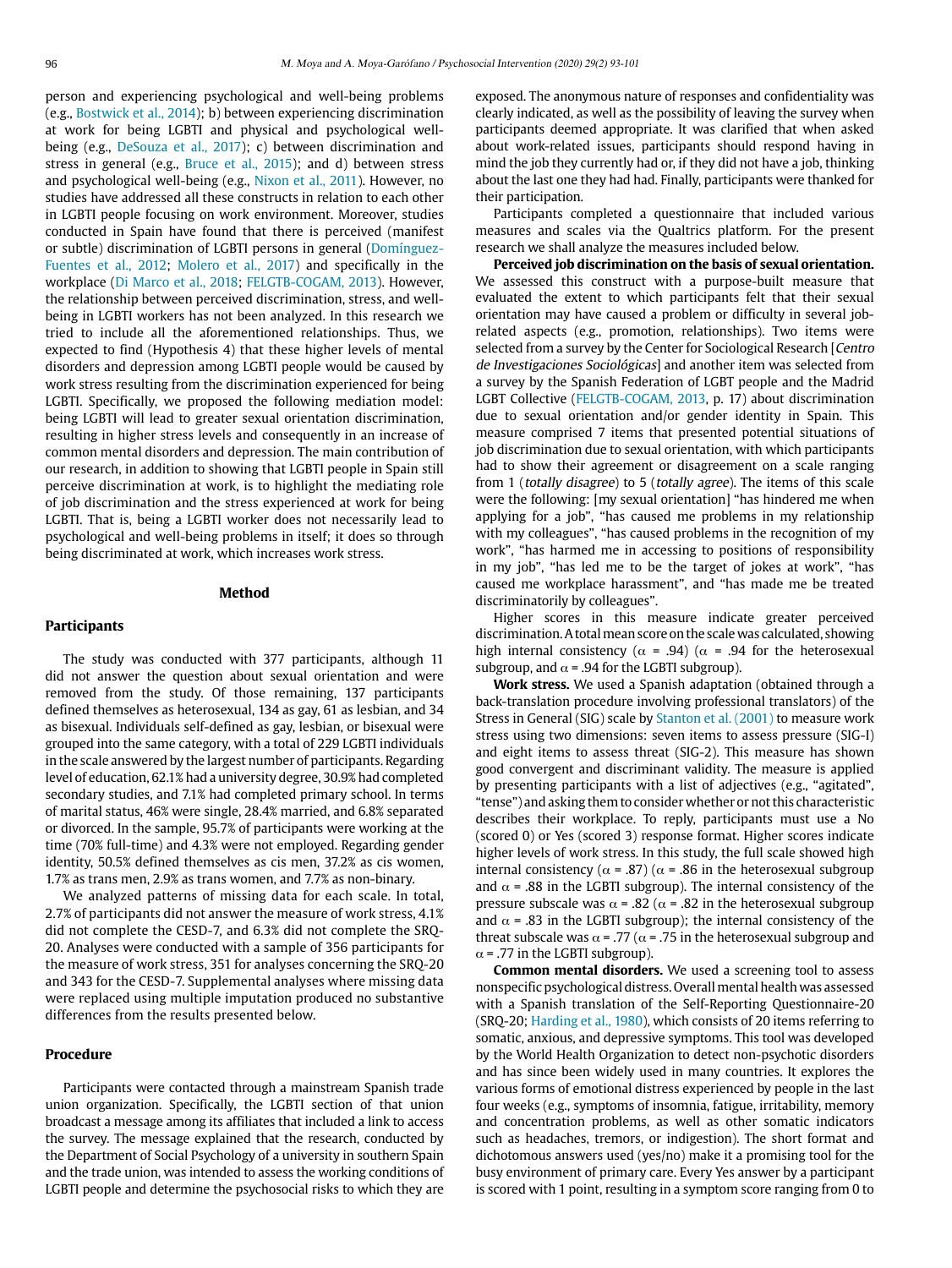| <b>Table 1.</b> Means (and Standard Deviations) of Each Measure as a Function of Participants' Sexual Orientation |  |  |
|-------------------------------------------------------------------------------------------------------------------|--|--|
|-------------------------------------------------------------------------------------------------------------------|--|--|

| Measure                                       | Heterosexual | <b>LGBTI</b> |            | Effect size |
|-----------------------------------------------|--------------|--------------|------------|-------------|
| Job discrimination <sup>1</sup>               | 1.55(0.86)   | 2.20(1.22)   | $-5.51**$  | 0.61        |
| Work stress <sup>2</sup>                      | 1.24(0.69)   | 1.42(0.73)   | $-2.25*$   | 0.25        |
| Work stress (pressure)                        | 1.64(0.97)   | 1.80(0.97)   | $-1.47$    | 0.16        |
| Work stress (threat)                          | 0.90(0.80)   | 1.14(0.87)   | $-2.58*$   | 0.27        |
| Depression (CESD-7) <sup>3</sup>              | 1.68(0.65)   | 1.90(0.73)   | $-2.68**$  | 0.32        |
| Common mental disorders (SRQ-20) <sup>4</sup> | 4.28(4.44)   | 6.04(5.37)   | $-3.11***$ | 0.36        |

Note.<sup>1</sup>Scores ranged from 1 (totally disagree) to 5 (totally agree). Higher scores reflect higher perceived discrimination. <sup>2</sup> Scores were either 0 or 3. Higher scores reflect higher work stress. <sup>3</sup>Scores ranged from 1 (rarely or never) to 4 (all or most of the time). Higher scores reflect higher depressive mood.<sup>4</sup> Scores ranged from 0 to 20. Higher scores reflect poorer mental health. Effect size was calculated with Cohen's d.

20; higher values indicate lower mental health. Importantly, the cutoff point for considering the existence of a common mental disorder is 8 (Ludemir et al., 2008). Numerous studies have shown the good psychometric properties of the SRQ-20 (Ludemir et al., 2008). In this study we used the Spanish version by Navarro-Mantas et al. (2018), provided by the World Health Organization. The scale had high internal consistency ( $\alpha$  = .91) ( $\alpha$  = .89 for the heterosexual subgroup and  $\alpha$  = .91 for the LGBTI subgroup).

**Depression.** Given its relevance, we considered it essential to measure this specific form of mental disorder. To this end, we used the Center for Epidemiologic Studies Depression Scale (CESD-7), the short form of Radloff's (1977) CESD-20, as an instrument to measure depressive symptoms. This version was developed by Herrero and Gracia (2007) and validated in a Spanish general population sample. The scale was developed as a quick and reliable way to diagnose depression in the Spanish-speaking world and has shown adequate psychometric properties according to its authors. It consists of seven items that participants must answer about how they felt in the last week (e.g., "I felt as if I could not get rid of the sadness" or "I had trouble concentrating on what I was doing"). The scale has a response format ranging from 1 (rarely or never) to 4 (all or most of the time), with the intermediate options 2 (rarely or few times  $-1/2$  days) and 3 (a considerable number of times – 3/4 days). After inverting item 6, which is the only one drafted positively ("I enjoy life"), higher scores indicate a higher depressive mood. In this study the scale showed high internal consistency ( $\alpha$  = .9) ( $\alpha$  = .88 for the heterosexual subgroup and  $\alpha$  = .96 for the LGBTI subgroup). Scores on this measure have been associated with sex (i.e., women tend to show higher scores than men), physical and mental health, and social integration (Herrero & Gracia, 2007). Although this instrument is useful for measuring the risk of depression, it should not be considered as a measure of depression itself. It would be more appropriate to consider it as a measure of general distress and as a tool that facilitates the detection of depressive symptoms in clinically undiagnosed individuals who may be at risk of developing depression.

### **Results**

As shown in Table 1, the scores of the two different groups of participants differed in the four measures analyzed. In short, LGBTI individuals reported experiencing higher discrimination and prejudice at work than heterosexuals because of their sexual orientation; they also reported higher levels of work stress, common mental disorders, and depression. Therefore, hypotheses 1, 2 and 3 were confirmed. Only in one case (the "pressure" subscale of the work stress measure) were the differences between the LGBTI and heterosexual groups not significant.

Several ANOVAs were performed including sexual orientation and participant gender as independent variables (only cis men and women were included). There were no significant effects of gender, or interactions between participant gender and sexual orientation in job discrimination or work stress. However, there was an interaction between gender and sexual orientation in the measure of common mental disorders,  $F(1,310)$  = 12.6,  $p < .001$ ,  $\eta_p^2$  = .04. Among heterosexual workers, women ( $M = 5.41$ ,  $SD = 4.9$ ) had higher levels of common mental disorders than men ( $M = 2.92$ ,  $SD = 3.23$ ); among LGBTI workers, men  $M = 6.26$ ,  $SD = 5.36$ ) scored higher than women  $(M = 4.67, SD = 4.3)$  in such disorders. There was also a significant interaction between participant gender and sexual orientation in the measure of depression,  $F(1, 302) = 5.66$ ,  $p = .02$ ,  $\eta_p^2 = .02$ . Among heterosexual workers, women ( $M = 1.79$ ,  $SD = .73$ ) had higher levels of depression than men ( $M = 1.56$ ,  $SD = .47$ ); by contrast, among LGBTI workers, men ( $M = 1.91$ ,  $SD = .71$ ) had higher depression scores than women ( $M = 1.74$ ,  $SD = .62$ ).

Table 2 shows correlations between the four measures included, shown separately for the LGBTI and heterosexual participants. In this case we only included the overall score in the work stress scale. As expected, perceived sexual orientation discrimination was positively correlated with work stress, mental disorders, and depression in both groups. Work stress was positively correlated with the two indicators of psychological health, which were also positively correlated with each other. Tests (z) were performed to analyze whether the magnitude of correlations differed between the heterosexual group and the LGBTI group; the magnitude of correlations did not differ significantly in any variables.

**Table 2.** Correlations between Variables Included in the Study

| Measure                    |          | $\mathcal{D}$  | 2        | 4        |
|----------------------------|----------|----------------|----------|----------|
| 1. Job discrimination      |          | $282**$        | $.309**$ | $.310**$ |
| 2. Work stress             | .403"    |                | $452**$  | $.486**$ |
| 3. Depression              | $.436**$ | $-462^{\circ}$ |          | $.799**$ |
| 4. Common mental disorders | 428"     | .543"          | $.835**$ |          |

Note. Heterosexual employees are above the diagonal; LGBTI employees are below the diagonal.  $*p < .05, **p < .01.$ 

To test the mediation models predicted in Hypothesis 4, we used the PROCESS Macro for SPSS (Hayes, 2013), Model 6, with 10,000 bootstrap resamples. Participants' sexual orientation (coded as 0 = heterosexual, 1 = LGBTI) was introduced as an antecedent variable; scores on the Job Discrimination Scale and the Work Stress Scale (total score) were entered as mediators (in sequential order). In a first analysis, scores on the SRQ-20 (mental disorders) were entered as an outcome variable. Results of this analysis are shown in Figure 1 and Table 3. Belonging to the LGBTI group increased perceived discrimination, which in turn led to higher work stress, resulting in an increase in mental disorders: the indirect effect considering both mediators was significant, 0.47,  $SE = 0.11$ , [0.27, 0.72]. The indirect effect of sexual orientation—job discrimination—SRQ-20 was also significant, but the relationship between sexual orientation and the SRQ-20 mediated by work stress was not (Table 3). Specifically, sexual orientation influenced common mental disorders through job discrimination. Once LGBTI people felt discriminated at their job, this could affect common mental disorders directly or through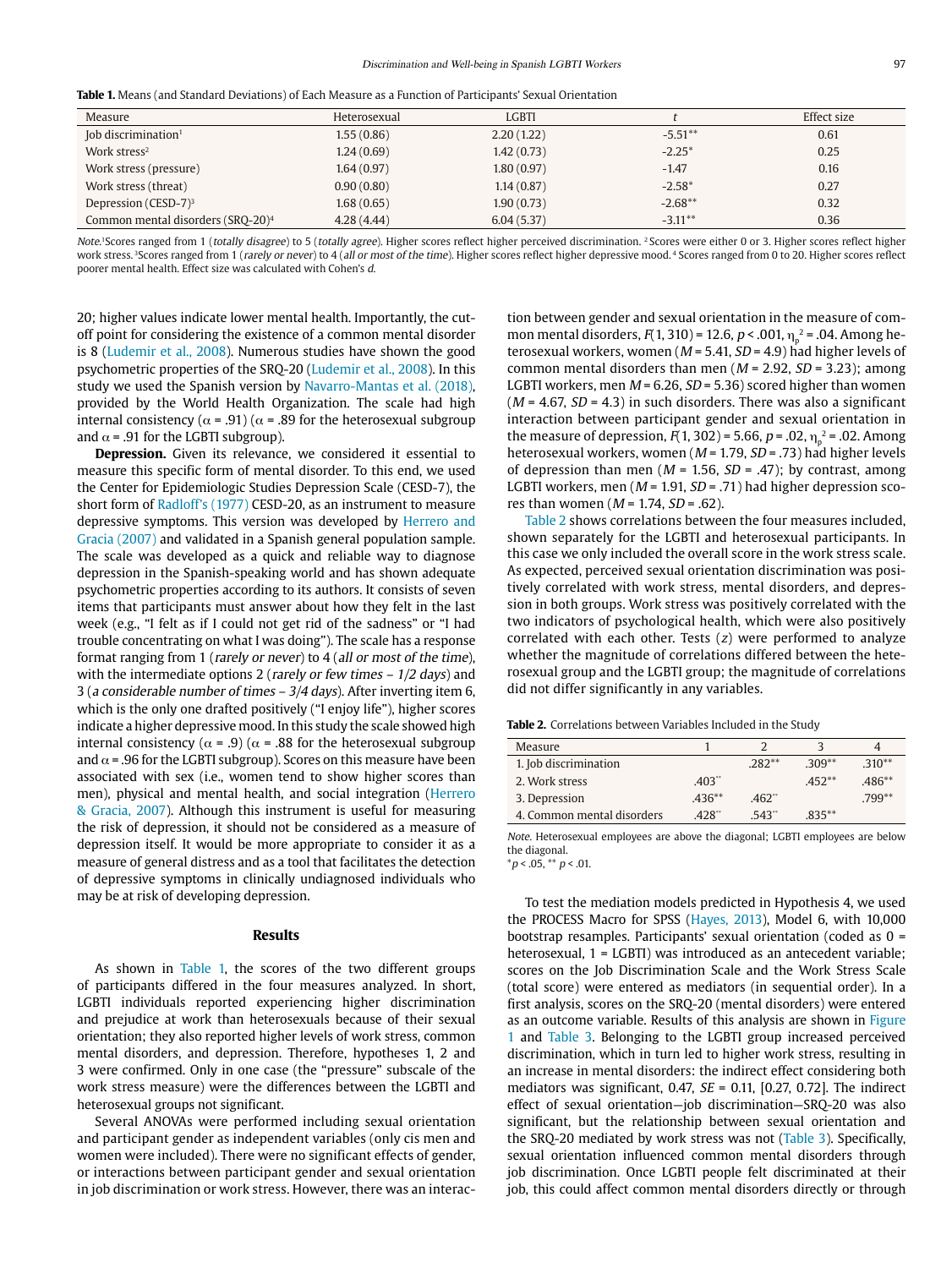| <b>Table 3.</b> Direct and Indirect Effects for Mental Disorders and Depression |
|---------------------------------------------------------------------------------|
|---------------------------------------------------------------------------------|

| <b>DV</b>                 | Direct effect        | Indirect effect 1   | Indirect effect 2    | Indirect effect 3   |
|---------------------------|----------------------|---------------------|----------------------|---------------------|
| Mental disorders (SRO-20) | $0.49$ [-0.46, 1.44] | $0.74$ [0.38, 1.17] | $0.06$ [-0.41, 0.54] | $0.47$ [0.27, 0.72] |
| Depression (CESD-7)       | $0.05$ [-0.09, 0.19] | $0.11$ [0.06, 0.18] | $0.00$ [-0.05, 0.06] | $0.06$ [0.03, 0.08] |

Note. Unstandardized indirect effect estimates are presented (Hayes, 2013). Brackets show 95% confidence intervals for each estimate; confidence intervals that do not include zero represent a significant indirect effect. Indirect effect 1 = indirect effect of sexual orientation on DV through job discrimination. Indirect effect 2 = indirect effect of sexual orientation on DV through work stress. Indirect effect 3 = full serial mediation model (see Figure 1 and 2).

work stress. Participants' sexual orientation did not lead to common mental disorders unless it was associated with job discrimination. Interestingly, the direct effect of sexual orientation on mental disorders was not significant, 0.49,  $SE = 0.48$ ,  $p = .31$ , 95% CI [−0.46, 1.44]. In other words, the relationship between sexual orientation and mental disorders was entirely accounted for by the two mediating variables (i.e., job discrimination and work stress).



Figure 1. Mediation Model for Participant's Sexual Orientation, Job Discrimination, Work Stress, and Common Mental Disorders.

The same analysis was conducted using the measure of depression (CESD-7) as the outcome variable. Figure 2 and Table 3 show the results of this analysis. Belonging to the LGBTI group increased perceived discrimination, leading to higher work stress, resulting in higher depression: the indirect effect considering both mediators was significant, 0.06, SE = 0.01, 95% CI [0.03, 0.08]. The indirect effect of sexual orientation—job discrimination—CESD-7 was also significant, but the relationship between sexual orientation and the CESD-7 through work stress was not (Table 3). Again, as in the case of common mental disorders, once LGBTI people felt discriminated at their job, this discrimination could affect depression directly or through work stress. Participants' sexual orientation did not lead to depression unless it was associated with job discrimination. In this case, the direct effect of sexual orientation on depression was not significant either, 0.05,  $SE = 0.07$ ,  $p = .5$ , 95% CI [-0.09, 0.19]. In other words, the relationship between sexual orientation and depression was entirely accounted for by the two mediating variables (i.e., job discrimination and work stress).



Figure 2. Mediation Model for Participant's Sexual Orientation, Job Discrimination, Work Stress and Depression.

The two mediation analyses were conducted introducing participants' gender identity as a covariate, leading to similar results.

ANOVAs (differences between heterosexual and LGBTI workers) and mediation analyses were conducted including the sector in which participants worked (e.g., administration, agriculture, food, retail, construction) as a covariate. In comparisons between LGBTI and heterosexual people, results showed that differences (Table 2) remained significant in job discrimination, work stress (threat),

depression, and mental disorders; differences were no longer significant for general stress. In mediation analyses, the significance of indirect effects remained the same as those reported without including sector as a covariate.

We also repeated all the analyses (ANOVAs and meditational analyses), including only cis men and women (that is, excluding trans men, trans women, and 7 non-binary participants). Results of ANOVAs were almost the same as those including all participants (except in the case of work stress, in which differences between heterosexual and LGBTI participant became marginally significant,  $p = .07$ ). The most important results, related to mediation analyses, were unaffected by including only cis participants.

#### **Discussion**

Spain appears to be one of the countries with the lowest levels of prejudice and discrimination towards LGBTI people. However, certain old anti-LGBTI attitudes may continue to exist and manifest themselves more or less covertly.

Work environment is a very important part of people's lives not only from a quantitative point of view —e.g., the number of hours of our life that we spend in it or the fact that it is the main source of income for most people— but also from a qualitative viewpoint: it has a decisive impact on self-image and self-esteem and influences our psychological well-being and much more.

In this study we explored whether there are any differences between LGBTI and heterosexual workers of both sexes in the degree of discrimination that they perceive in their workplace because of their sexual orientation. Results showed that, compared to heterosexual individuals, LGBTI individuals perceived higher levels of discrimination and difficulties at work because of their sexual orientation. Although these levels of discrimination were relatively low (an average score of 2.2 out of 5), this does not mean that they are without consequences, as we discuss below. Our findings are consistent with those of other surveys and studies conducted in Spain (European Agency for Fundamental Rights - FRA, 2012; Di Marco et al., 2018; FELGTB-COGAM, 2013) and other countries (DeSouza et al., 2017), that show that LGBTI individuals report feeling discriminated against because of their sexual orientation or gender identity in the workplace.

Our results also revealed that employees self-defined as LGBTI reported higher levels of work stress than heterosexual ones. This finding is consistent with those of several other studies, which show that the working conditions of LGBTI employees are more adverse than those of heterosexual ones (Badgett et al., 2007; DeSouza et al., 2017). Furthermore, our data also showed that individuals self-defined as LGBTI reported higher levels of mental disorders and depression than heterosexual ones. This agrees with numerous studies that have demonstrated a heightened prevalence of depressive and anxiety disorders among LGBTI (vs. heterosexual) individuals (e.g., Bostwick et al., 2014). These findings are important because our measure of job discrimination included mainly blatant behaviors. Research conducted in Spain with LGBTI people has found that psychological well-being is more affected by subtle than blatant forms of discrimination. Given that the prejudice towards LGBTI people in Spain is not expressed in manifest forms (Pew Research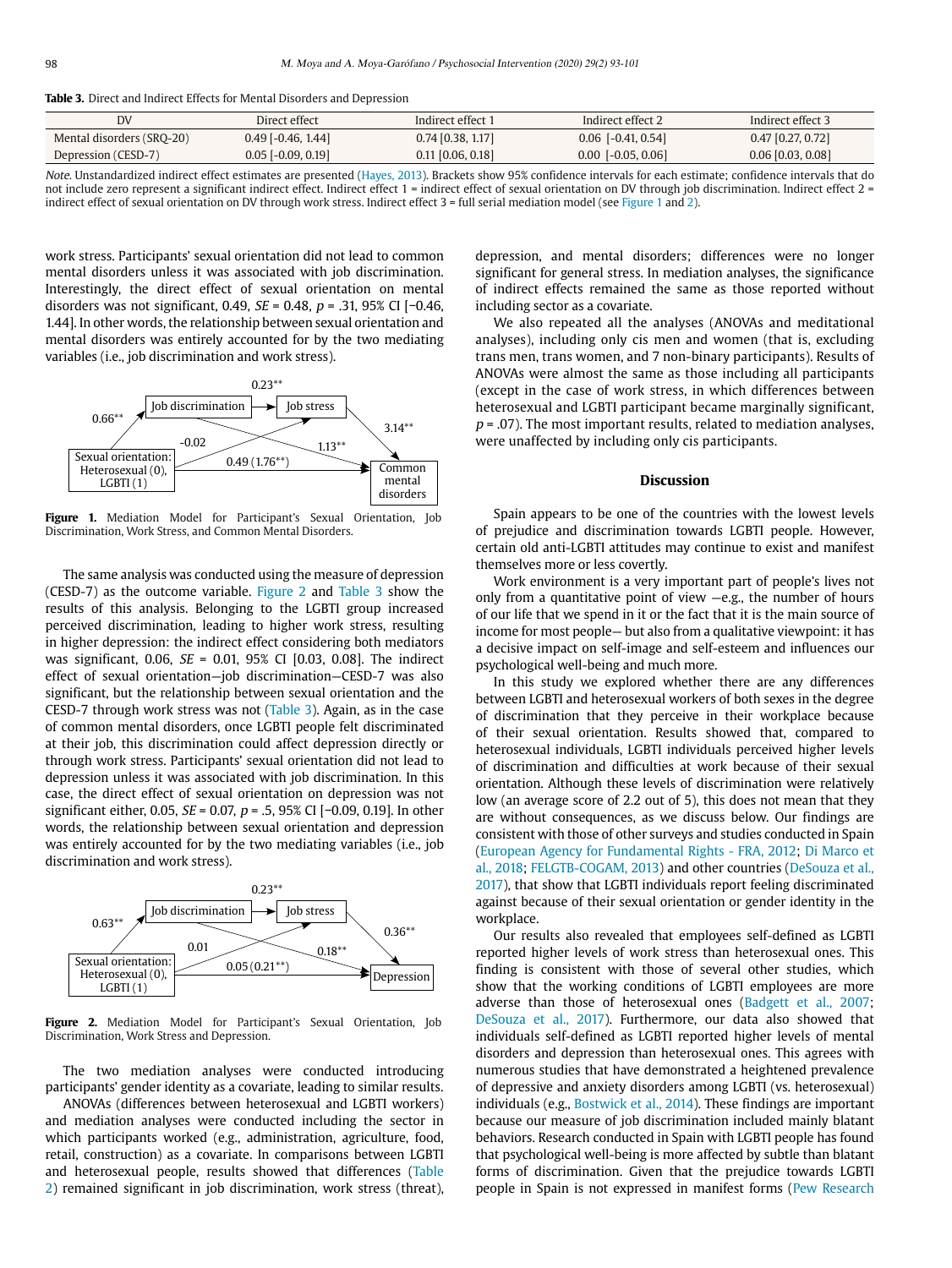Center, 2013), our results suggest that the effects could have been greater if we had used subtle discrimination measures.

Although it was not one of the objectives of our research, an interesting pattern of results appeared when we analyzed the interaction between participant's gender and their sexual orientation in job discrimination, work stress, common mental disorders, and depression. There were no significant effects of gender nor interactions between gender and sexual orientation in job discrimination or work stress. Yet, in common mental disorders and depression, women scored higher than men in the heterosexual group but men scored higher than women in the LGBTI group. The pattern of results among heterosexual participants reflected the traditional finding of many studies that women exhibit more depressive symptoms than men do (Herrero & Gracia, 2007; Nolen-Hoeksema, 1987), as well as more common mental disorders (Steel et al., 2014). Findings in LGBTI workers were also coincidental with research showing that sexual minority men experience more of certain kinds of anti-LGBTI discrimination than sexual minority women do (Balsam et al., 2005; Herek, 2009) and that men also report higher symptoms of poor mental health (i.e., anxiety, depression) than sexual minority women do (Semlyen et al., 2016). Yet, other studies did not find differences in the percentage of men and women who revealed their sexual orientation at work (Dewaele et al., 2019); others reported that a higher percentage of lesbians in comparison to gay men reported feeling discriminated against or harassed in the last 12 months on the grounds of sexual orientation (European Agency for Fundamental Rights - FRA, 2012).

However, the most relevant findings are those that confirm that sexual orientation discrimination leads to an increase in the levels of work stress in LGBTI employees, resulting in a higher incidence of mental disorders and depression. It is important to underline that belonging to the LGBTI collective does not itself lead to more common mental disorders and more depression through work stress. For this to happen, LGBTI workers must feel discriminated against in the workplace; this is what produces higher work stress and in turn leads to depression and mental disorders. Unfortunately, our results show that LGBTI people still feel more discriminated against because of their sexual orientation than heterosexual workers. Hence, this discrimination causes different negative consequences for them.

Our results are a direct confirmation of the minority stress model (Meyer, 2013) in Spain in work context. According to this model, LGBTI individuals are exposed to excess stress due to their minority position and this stress can lead to mental disorders. So far, most studies supporting this model only assessed exposure (i.e., minority status) and outcomes (i.e., prevalence of disorders), and minority stress processes that might lead to a higher prevalence of disorders were inferred (Meyer, 2013). Our results show that work stress produced by minority status and/or discrimination associated to this status are the variables related to depression and mental disorders among LGBTI workers.

Our study focused on the consequences of work stress on psychological well-being and mental health, which has been corroborated by other studies (Bonde, 2008; Stansfeld & Candy, 2006). However, work stress has also been related to poorer physical health (Kivimäki et al., 2002; Nixon et al., 2011), reduced performance (Sullivan & Bhagat, 1992; Virtanen et al., 2009), and worse safety outcomes in the workplace (Spurgeon et al. 1997), among other negative consequences.

This study showed similar results in two different —although related— indices of psychological well-being: common mental disorders and depression. In both cases, LGBTI employees scored higher than heterosexual ones, and that was due to their experience of discrimination based on their sexual orientation and associated stress. Common mental disorders are not only a source of suffering for those affected by them, but also have countless consequences in many contexts (e.g., economic, physical, work or family-related) (WHO, 2003). Although the mean scores found in this measure did not reach the cutoff point to consider the existence of a common mental disorder, which is currently 8 (Ludemir et al., 2008), the figures reached by the LGBTI subgroup (6.04) were not very far from this threshold.

Depression is one of the most burdensome health conditions, both at individual and population levels (Vilagut et al., 2016), being the most widespread mood disorder (Bromet et al., 2011). In our study, the scores obtained in depression (1.68 in heterosexuals and 1.90 in LGBTI people) were within the range of those found by Herrero and Gracia (2007) in the Spanish adult population (1.74 in one sample and 1.83 in the other).

This research has some limitations that should be addressed in future studies. First, it is virtually impossible to access a representative sample of LGBTI workers; thus, having accessed the sample through a trade union may imply that participants are especially aware of the problems of LGBTI people. Future studies should verify whether these results are also found in LGBTI individuals with a more diverse background. Second, it would be important to conduct this kind of research in heterosexual and LGBTI participants who work in the same organizations. Although we statistically controlled the effect of the type of sector in our analyses, variables related to the environment, industrial sector and others, may have affected the results. Third, another limitation of this study is the use of a cross-sectional design. Thus, it is not possible to determine whether sexual orientation and related minority stress has a causal influence on differences between sexual minority and heterosexual individuals in depression and common mental disorders. This is a common limitation of the literature on the relationship between sexual orientation and mental health (Bridge et al., 2019). Longitudinal studies would make it possible to assess whether depression and mental health differences predict later sexual orientation-related mental health disparities. Last, the construct of job discrimination can be measured with more complex scales. For instance, Molero et al. (2013) found that subtle forms of discrimination affected psychological well-being of LGBTI people more than blatant forms. Thus, an instrument including both forms of discrimination could enrich findings.

In short, the results of our research show that, despite the great progress made in Spain in reducing prejudice and discrimination against LGBTI employees, this social stigma still persists, affecting levels of work stress and psychological well-being of these individuals. It is therefore essential to be aware of the problem and to conduct interventions aimed at reducing this discrimination so that psychological health of LGBTI workers is not affected.

## **Conflict of Interest**

The authors of this article declare no conflict of interest.

#### **References**

- Badgett, M., Lau, H., Sears, B., & Ho, D. (2007). Bias in the workplace: Consistent evidence of sexual orientation and gender identity discrimination. The Williams Institute, UCLA. [https://escholarship.org/](https://escholarship.org/uc/item/5h3731xr) [uc/item/5h3731xr](https://escholarship.org/uc/item/5h3731xr)
- Balsam, K. F., Beauchaine, T. P., Mickey, R. M., & Rothblum, E. D. (2005). Mental health of lesbian, gay, bisexual, and heterosexual siblings: Effects of gender, sexual orientation, and family. Journal of Abnormal Psychology, 114, 471-476. https://doi.org/10.1037/0021-843X.114.3.471
- Bliese, P. D., Edwards, J. R., & Sonnentag, S. (2017). Stress and well-being at work: A century of empirical trends reflecting theoretical and societal influences. Journal of Applied Psychology, 102(3), 389-402. [https://doi.](https://doi.org/10.1037/apl0000109) [org/10.1037/apl0000109](https://doi.org/10.1037/apl0000109)
- Bonde, J. P. (2008). Psychosocial factors at work and risk of depression: A systematic review of the epidemiological evidence. Occupational and Environmental Medicine, 65, 438-445. [https://doi.org/10.1136/](https://doi.org/10.1136/oem.2007.038430) [oem.2007.038430](https://doi.org/10.1136/oem.2007.038430)
- Bostwick, W. B., Boyd, C. J., Hughes, T. L., West, B. T., & McCabe, S. E. (2014). Discrimination and mental health among lesbian, gay, and bisexual adults in the United States. American Journal of Orthopsychiatry, 84(1), 35-45. https://doi.org/10.1037/h0098851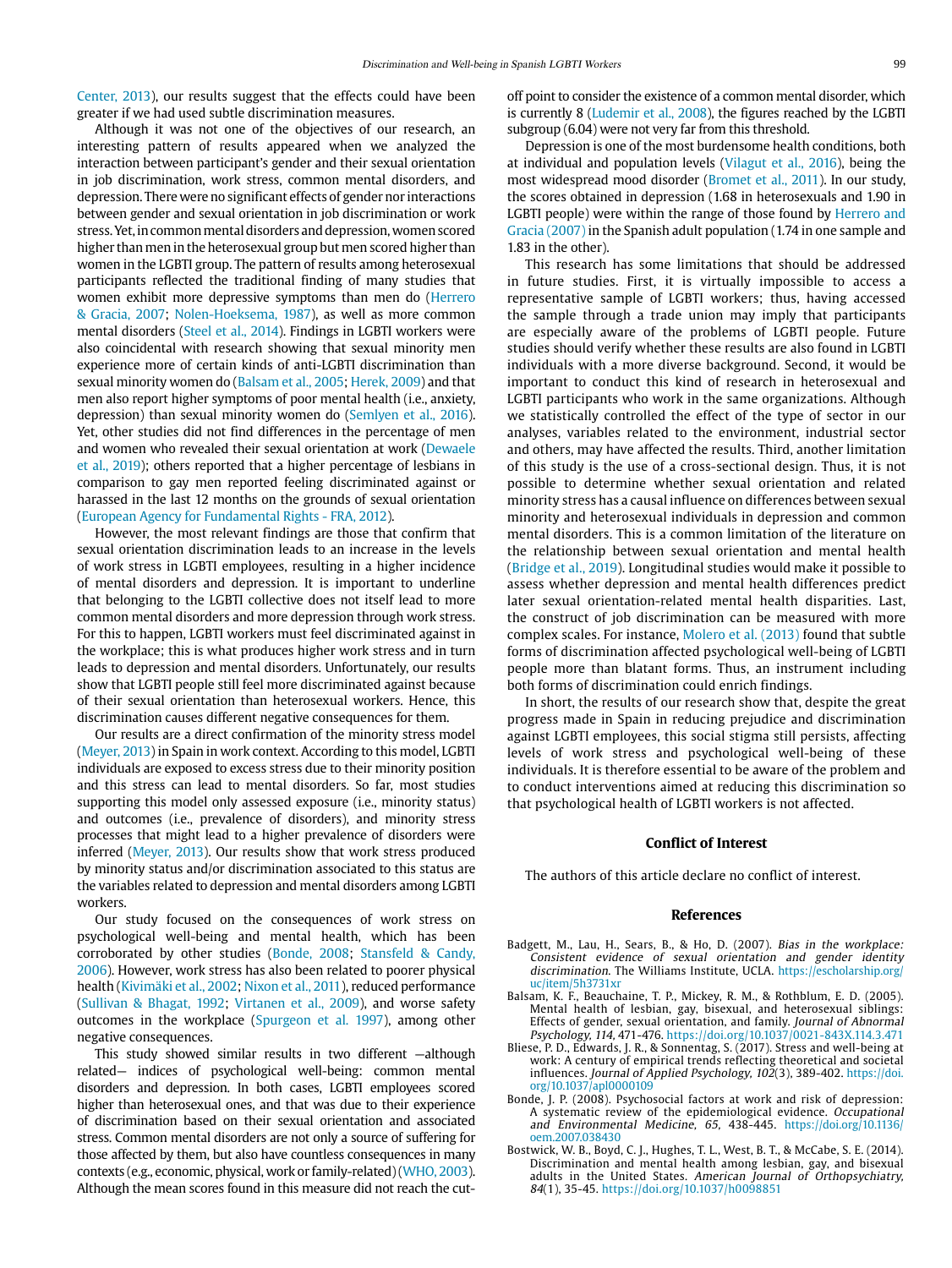- Bridge, L., Smith, P., & Rimes, K. A. (2019). Sexual orientation differences in the self-esteem of men and women: A systematic review and metaanalysis. Psychology of Sexual Orientation and Gender Diversity, 6(4) 433-446.<https://doi.org/10.1037/sgd0000342>
- Bromet, E. Andrade L. H., Hwang, I., Sampson, N. A., Alonso, J., de Girolamo, G., de Graaf, R., [Demyttenaere, K](https://www.ncbi.nlm.nih.gov/pubmed/?term=Demyttenaere K%5BAuthor%5D&cauthor=true&cauthor_uid=21791035)., [Hu, C.](https://www.ncbi.nlm.nih.gov/pubmed/?term=Hu C%5BAuthor%5D&cauthor=true&cauthor_uid=21791035), [Iwata, N](https://www.ncbi.nlm.nih.gov/pubmed/?term=Iwata N%5BAuthor%5D&cauthor=true&cauthor_uid=21791035)., [Karam, A. N.](https://www.ncbi.nlm.nih.gov/pubmed/?term=Karam AN%5BAuthor%5D&cauthor=true&cauthor_uid=21791035), [Kaur,](https://www.ncbi.nlm.nih.gov/pubmed/?term=Kaur J%5BAuthor%5D&cauthor=true&cauthor_uid=21791035)  [J.](https://www.ncbi.nlm.nih.gov/pubmed/?term=Kaur J%5BAuthor%5D&cauthor=true&cauthor_uid=21791035), [Kostyuchenko, S](https://www.ncbi.nlm.nih.gov/pubmed/?term=Kostyuchenko S%5BAuthor%5D&cauthor=true&cauthor_uid=21791035)., [Lépine, J. P.](https://www.ncbi.nlm.nih.gov/pubmed/?term=L%C3%A9pine JP%5BAuthor%5D&cauthor=true&cauthor_uid=21791035), [Levinson, D](https://www.ncbi.nlm.nih.gov/pubmed/?term=Levinson D%5BAuthor%5D&cauthor=true&cauthor_uid=21791035)., [Matschinger, H](https://www.ncbi.nlm.nih.gov/pubmed/?term=Matschinger H%5BAuthor%5D&cauthor=true&cauthor_uid=21791035)., [Mora, M.](https://www.ncbi.nlm.nih.gov/pubmed/?term=Mora ME%5BAuthor%5D&cauthor=true&cauthor_uid=21791035)  [E.](https://www.ncbi.nlm.nih.gov/pubmed/?term=Mora ME%5BAuthor%5D&cauthor=true&cauthor_uid=21791035), [Browne, M. O.](https://www.ncbi.nlm.nih.gov/pubmed/?term=Browne MO%5BAuthor%5D&cauthor=true&cauthor_uid=21791035), [Posada-Villa, J.](https://www.ncbi.nlm.nih.gov/pubmed/?term=Posada-Villa J%5BAuthor%5D&cauthor=true&cauthor_uid=21791035), … [Kessler, R. C](https://www.ncbi.nlm.nih.gov/pubmed/?term=Kessler RC%5BAuthor%5D&cauthor=true&cauthor_uid=21791035). (2011). Cross-national epidemiology of DSM-IV major depressive episode. BMC Medicine, 9, 90. https://doi.org/10.1186/1741-7015-9-90
- Bruce, D., Harper, G. W., & Bauermeister, J. A. (2015). Minority stress, positive identity development, and depressive symptoms: Implications for resilience among sexual minority male youth. Psychology of Sexual Orientation and Gender Diversity, 2(3), 287-296. [https://doi.](https://doi.org/10.1037/sgd0000128) [org/10.1037/sgd0000128](https://doi.org/10.1037/sgd0000128)
- DeSouza, E. R., Wesselmann, E. D., & Ispas, D. (2017). Workplace discrimination against sexual minorities: Subtle and not-so-subtle. Canadian Journal of Administrative Sciences. Revue Canadienne des Sciences de l'Administration, 34, 121-132. <https://doi.org/10.1002/CJAS.1438>
- Dewaele, A., Van Houtte, M., Buysse, A., Lyubayeva, A., Trippas, M., & Baeken, A. S. (2019). What predicts visibility management at work? A study of gay, lesbian, and bisexual Flemish government employees. Psychologica Belgica, 59(1), 78-95. https://doi.org/10.5334/pb.443
- Di Marco, D., Hoel, H., Arenas, A., & Munduate, L. (2018). Workplace incivility as modern sexual prejudice. Journal of Interpersonal Violence, 33(12), 1978-2004. https://doi.org/10.1177/0886260515621083
- Domínguez-Fuentes, J. M., Hombrados-Mendieta, M. I., & García-Leiva, P. (2012). Social support and life satisfaction among gay men in Spain. Journal of Homosexuality, 59, 241-255 [https://doi.org/10.1080/009183](https://doi.org/10.1080/00918369.2012.648879) [69.2012.648879](https://doi.org/10.1080/00918369.2012.648879)
- Eaton, W. W., Martins, S. S., Nestadt, G., Bienvenu, O. J., Clarke, D., & Alexandre, P. (2008). The burden of mental disorders. Epidemiologic Reviews, 30(1), 1-14. https://doi.org/10.1093/epirev/mxn011
- European Agency for Fundamental Rights FRA. (2012). EU LGBT survey. European Union lesbian, gay, bisexual and transgender survey. Results at a glance. FRA–European Union Agency for Fundamental Rights. Viena.
- FELGTB. (2018). La cara oculta de la violencia hacia el colectivo LGBTI. FELGTB. Madrid. [https://www.ccoo.es/0365b3c2319c4f2cc4c8614aae462a25000001.](https://www.ccoo.es/0365b3c2319c4f2cc4c8614aae462a25000001.pdf) [pdf](https://www.ccoo.es/0365b3c2319c4f2cc4c8614aae462a25000001.pdf)
- FELGTB-COGAM. (2013). Estudio 2013 sobre discriminación por orientación sexual y/o identidad de género en España. [http://www.felgtb.org/](http://www.felgtb.org/rs/2447/d112d6ad-54ec-438b-9358-4483f9e98868/bd2/filename/estudio-2013-sobre-discriminacion-por-orientacion-sexual-y-o-identidad-de-genero-en-espana.pdf) [rs/2447/d112d6ad-54ec-438b-9358-4483f9e98868/bd2/filename/](http://www.felgtb.org/rs/2447/d112d6ad-54ec-438b-9358-4483f9e98868/bd2/filename/estudio-2013-sobre-discriminacion-por-orientacion-sexual-y-o-identidad-de-genero-en-espana.pdf) [estudio-2013-sobre-discriminacion-por-orientacion-sexual-y-o](http://www.felgtb.org/rs/2447/d112d6ad-54ec-438b-9358-4483f9e98868/bd2/filename/estudio-2013-sobre-discriminacion-por-orientacion-sexual-y-o-identidad-de-genero-en-espana.pdf)[identidad-de-genero-en-espana.pdf](http://www.felgtb.org/rs/2447/d112d6ad-54ec-438b-9358-4483f9e98868/bd2/filename/estudio-2013-sobre-discriminacion-por-orientacion-sexual-y-o-identidad-de-genero-en-espana.pdf)
- Flage, A. (2019). Discrimination against gays and lesbians in hiring decisions: A meta-analysis. International Journal of Manpower. https:// doi.org/10.1108/IJM-08-2018-0239
- Harding, T. W., De Arango, M. V. Baltazar, J., Climent, C. E., Ibrahim, H. H. A., Ladrido-Ignacio, L., Srinivasa, R. S., Murthy, & Wig, N. N. (1980). Mental disorders in primary health care: A study of their frequency and diagnosis in four developing countries. Psychological Medicine, 10, 231-241.<https://doi.org/10.1017/S0033291700043993>
- Hayes, A. F. (2013). Introduction to mediation, moderation, and conditional process analysis. A regression-based approach. Guilford Press.
- Hebl, M. R., Foster, J. B., Mannix, L. M., & Dovidio, J. F. (2002). Formal and interpersonal discrimination: A field study of bias toward homosexual applicants. Personality and Social Psychology Bulletin, 28, 815-825. <https://doi.org/10.1177/0146167202289010>
- Herek, G. M. (2009). Hate crimes and stigma-related experiences among sexual minority adults in the United States: Prevalence estimates from a national probability sample. Journal of Interpersonal Violence, 24, 54-74. https://doi.org/10.1177/0886260508316477
- Herrero, J., & Gracia, E. (2007). Una medida breve de la sintomatología depresiva (CESD-7). Salud Mental, 30, 40-46.
- Kessler, R. C., Angermeyer, M., Anthony, J. C., DE Graaf, R., Demyttenaere, K., Gasquet, I., De Girolamo, G., Gluzman. S., Gureje, O., Haro, J. M., Kawakami, N., Karam, A., Levinson, D., Medina Mora, M. E., Oakley, Browne, M. A., Posada-Villa, J., Stein, D, J., Adley Tsang, C. H., Aguilar-Gaxiola, S., ... Ustün, T. B. (2007). Lifetime prevalence and age-of-onset distributions of mental disorders in the World Health Organization's World Mental Health Survey Initiative. World Psychiatry, 6, 168-76.
- Kivimäki, M., Leino-Arjas, P., Luukkonen, R., Riihimäki, H., Vahtera, J., & Kirjonen, J. (2002). Work stress and risk of cardiovascular mortality: Prospective cohort study of industrial employees. British Medical Journal, 325: 857. https://doi.org/10.1136/bmj.325.7369.857
- Klawitter, M. (2015). Meta-analysis of the effects of sexual orientation on earnings. Industrial Relations, 54(1), 4-32.<https://doi.org/10.1111/irel.12075>
- Jones, K. P., Peddie, C. H., Gilrane, V. L., King, E. B., & Gray, A. L. (2016). Not so subtle: A meta-analytic investigation of the correlates of subtle and overt discrimination. Journal of Management, 42(6), 1588-1613. https://doi.org/10.1177/0149206313506466
- Lazarus, R. S., & Folkman, S. (1984). Stress, appraisal, and coping. Springer.
- Leka, S., & Jain, A. (2010). Health impact of psychosocial hazards at work: An overview. World Health Organization.
- Ley 16/1970, de 4 de agosto, sobre Peligrosidad y Rehabilitación Social. BOE núm. 187. <https://www.boe.es/buscar/doc.php?id=BOE-A-1970-854>
- Ley 3/2016, de 22 de julio, de Protección Integral contra LBTBIfobia y la Discriminación por Razón de Orientación e Identidad Sexual en la Comunidad de Madrid. BOE núm. 285. [https://www.boe.es/buscar/](https://www.boe.es/buscar/pdf/2016/BOE-A-2016-11096-consolidado.pdf) [pdf/2016/BOE-A-2016-11096-consolidado.pdf](https://www.boe.es/buscar/pdf/2016/BOE-A-2016-11096-consolidado.pdf)
- Ley 8/2017, de 28 de diciembre, para Garantizar los Derechos, la Igualdad de Trato y no Discriminación de las Personas LGTBI y sus Familiares en Andalucía. BOE núm. 33. https://www.boe.es/buscar/pdf/2018/BOE-A-2018-1549-consolidado.pdf
- Ludemir, A. B., Schraiber, L. B., Oliveira, A., Franca-Junior, I., & Jansen, H. A. (2008). Violence against women by their intimate partner and common mental disorders. Social Science & Medicine, 66, 1008-1018. [https://doi.](https://doi.org/10.1016/j.socscimed.2007.10.021) [org/10.1016/j.socscimed.2007.10.021](https://doi.org/10.1016/j.socscimed.2007.10.021)
- Marcus, M., Yasamy, T. Y., Ommeren, M., Chisholm, D., & Saxena, S. (2012). Depression: A global health concern. In World Federation for Mental Health (Ed.), Depression: A global crisis (pp. 6–8). Occoquan, VA. http:// www.who.int/mental\_health/management/depression/wfmh\_paper\_ depression\_wmhd\_2012.pdf
- Meyer, I. H. (1995). Minority stress and mental health in gay men. Journal of Health and Social Behavior, 36, 38-56. [https://www.jstor.org/](https://www.jstor.org/stable/2137286) [stable/2137286](https://www.jstor.org/stable/2137286)
- Meyer, I. H. (2013). Prejudice, social stress, and mental health in lesbian, gay, and bisexual populations: Conceptual issues and research evidence. Psychological Bulletin, 129, 674-697. https://doi.org/10.1037/0033- 2909.129.5.674
- Molero, F., Recio, P., García-Ael, C., Fuster, M. J., & Sanjuán, P. (2013). Measuring dimensions of perceived discrimination in five stigmatized groups. Social Indicators Research, 114, 901-914. [https://doi.org/10.1007/](https://doi.org/10.1007/s11205-012-0179-5) [s11205-012-0179-5](https://doi.org/10.1007/s11205-012-0179-5)
- Molero, F., Silván-Ferrero, P., Fuster-Ruiz de Apodaca, M. J., Nouvilas-Pallejá, E., & Pérez-Garín, D. (2017). Subtle and blatant perceived discrimination and well-being in lesbians and gay men in Spain: The role of social support. *Psicothema*,  $29(4)$ ,  $475-481$ . https://doi.org/10.7334/ support. Psicothema, 29(4), 475-481. [https://doi.org/10.7334/](https://doi.org/10.7334/psicothema2016.296) [psicothema2016.296](https://doi.org/10.7334/psicothema2016.296)
- Morrison, M. A., Morrison, T. G., & Franklin, R. (2009). Modern and oldfashioned homonegativity among samples of Canadian and American university students. Journal of Cross-Cultural Psychology, 40(4), 523-542. https://doi.org/10.1177/0022022109335053
- Navarro-Mantas, L., Velásquez, M. J., de Lemus, S., & Megías, J. L. (2018). Prevalence and sociodemographic predictors of intimate partner violence against women in El Salvador. Journal of Interpersonal Violence, https://doi.org/10.1177/0886260518779065
- Nixon, A. E., Mazzola, J. J., Bauer, J., Krueger, J. R., & Spector, P. E. (2011). Can work make you sick? A meta-analysis of the relationships between job stressors and physical symptoms. Work & Stress: An International Journal of Work, Health, & Organizations, 25, 1-22. [https://doi.org/10.10](https://doi.org/10.1080/02678373.2011.569175) [80/02678373.2011.569175](https://doi.org/10.1080/02678373.2011.569175)
- Nolen-Hoeksema, S. (1987). Sex differences in unipolar depression: Evidence and theory. Psychological Bulletin, 101, 259-282. [https://doi.](https://doi.org/10.1037/0033-2909.101.2.259) [org/10.1037/0033-2909.101.2.259](https://doi.org/10.1037/0033-2909.101.2.259)
- Pew Research Center. (2013). The global divide on homosexuality greater acceptance in more secular and affluent countries. [https://www.](https://www.pewglobal.org/2013/06/04/the-global-divide-on-homosexuality/) [pewglobal.org/2013/06/04/the-global-divide-on-homosexuality/](https://www.pewglobal.org/2013/06/04/the-global-divide-on-homosexuality/)
- Radloff, L. S. (1977). The CES-D Scale: A self-report depression scale for research in the general population. Applied Psychological Measurement, 1, 385-401.<https://doi.org/10.1177/014662167700100306>
- Sears, D., & Mallory, C. (2011). Documented evidence of employment discrimination and its effects on LGBT people. The Williams Institute. Los Angeles, CA.<https://williamsinstitute.law.ucla.edu>
- Semlyen, J. King, M., Varney, J., & Hagger-Johnson, G. (2016). Sexual orientation and symptoms of common mental disorder or low wellbeing: Combined meta-analysis of 12 UK population health surveys. BMC Psychiatry, 16, 67. https://doi.org/10.1186/s12888-016-0767-z
- Stansfeld, S., & Candy, B. (2006). Psychosocial work environment and mental health—A meta-analytic review. Scandinavian Journal of Work, Environment & Health, 32, 443-462.<https://doi.org/10.5271/sjweh.1050>
- Spurgeon, A., Harrington, J. M., & Cooper, C. L. (1997). Health and safety problems associated with long working hours: A review of the current position. Occupational and Environmental Medicine, 54, 367-375. <https://doi.org/10.1136/oem.54.6.367>
- Stanton, J. M., Balzer, W. K., Smith, P. C., Parra, L. F., & Ironson, G. (2001). A general measure of work stress: The Stress In General Scale. Educational and Psychological Measurement, 61(5), 866-888. [https://](https://doi.org/10.1177/00131640121971455) [doi.org/10.1177/00131640121971455](https://doi.org/10.1177/00131640121971455)
- Steel, Z., Marnane, C., Iranpour, C., Chey, T., Jackson, J. W., Patel, V., & Silove, D. (2014). The global prevalence of common mental disorders: A systematic review and meta-analysis 1980–2013. International Journal of Epidemiology, 43(2), 476-93. https://doi.org/10.1093/ije/dyu038
- Sullivan, S. E., & Bhagat, R. S. (1992). Organizational stress, job satisfaction and job performance: Where do we go from here? Journal of Management, 18(2), 353-374. https://doi.org/10.1177/014920639201800207
- Vanden Berghe, W., Dewaele, A., Cox, N., & Winke, J. (2010). Minority-specific determinants of mental well-being among lesbian, gay, and bisexual youth. Journal of Applied Social Psychology, 40(1), 153-166. [https://doi.](https://doi.org/10.1111/j.1559-1816.2009.00567.x) [org/10.1111/j.1559-1816.2009.00567.x](https://doi.org/10.1111/j.1559-1816.2009.00567.x)
- Vilagut, G., Forero, C. G., Barbaglia, G., & Alonso, J. (2016) screening for depression in the general population with the center for epidemiologic